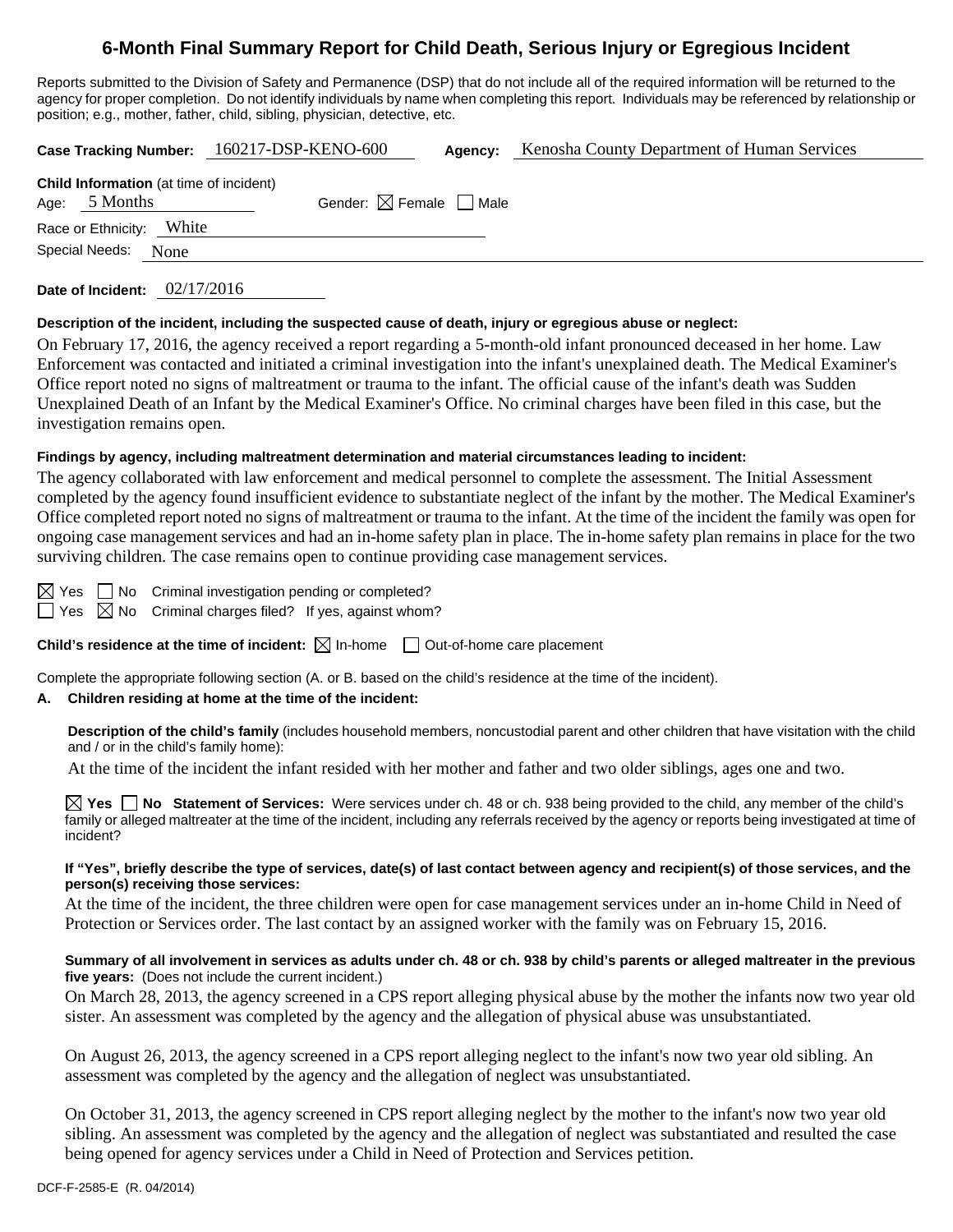**Summary of actions taken by the agency under ch. 48, including any investigation of a report or referrals to services involving the child, any member of the child's family living in this household and the child's parents and alleged maltreater.** (Does not include the current incident.)

(Note: Screened out reports listed in this section may include only the date of the report, screening decision, and if a referral to services occurred at Access. Reports that do not constitute a reasonable suspicion of maltreatment or a reason to believe that the child is threatened with harm are not required to be screened in for an initial assessment, and no further action is required by the agency.)

On March 28, 2013, the agency screened in a CPS report alleging physical abuse by the mother the infants now two year old sister. An assessment was completed by the agency and the allegation of physical abuse was unsubstantiated.

On August 26, 2013, the agency screened in a CPS report alleging neglect to the infant's now two year old sibling. An assessment was completed by the agency and the allegation of neglect was unsubstantiated.

On October 31, 2013, the agency screened in CPS report alleging neglect by the mother to the infant's now two year old sibling. An assessment was completed by the agency and the allegation of neglect was substantiated and resulted in the case being opened for agency services under a Child in Need of Protection and Services petition.

On March 27, 2014, the agency screened out a CPS report.

On April 11, 2014, the agency screened out a CPS report.

On July 12, 2014, the agency screened-in a Services Report. The agency provided the family with domestic abuse services.

On October 18, 2014, the agency screened out a CPS report.

### **Summary of any investigation involving the child, any member of the child's family and alleged maltreater conducted under ch. 48 and any services provided to the child and child's family since the date of the incident:**

The agency collaborated with law enforcement and medical personnel to complete the assessment. The Initial Assessment completed by the agency found insufficient evidence to substantiate neglect of the infant by the mother. The Medical Examiner's Office completed report noted no signs of maltreatment or trauma to the infant. At the time of the incident the family was open for ongoing case management services and had an in-home safety plan in place. The in-home safety plan remains in place for the two surviving children. The case remains open to continue providing case management services.

### **B. Children residing in out-of-home care (OHC) placement at time of incident:**

#### **Description of the OHC placement and basis for decision to place child there:** N/A

### **Description of all other persons residing in the OHC placement home:**

N/A

**Licensing history:** Including type of license, duration of license, summary of any violations by licensee or an employee of licensee or other actions that constitute a substantial failure to protect and promote the welfare of the child. N/A

### **Summary of any actions taken by agency in response to the incident:** (Check all that apply.)

| $\boxtimes$ | Screening of Access report                           | Attempted or successful reunification             |
|-------------|------------------------------------------------------|---------------------------------------------------|
|             | Protective plan implemented                          | Referral to services                              |
|             | Initial assessment conducted                         | <b>Transportation assistance</b>                  |
| MMM         | Safety plan implemented                              | Collaboration with law enforcement                |
|             | Temporary physical custody of child                  | Collaboration with medical professionals          |
|             | Petitioned for court order / CHIPS (child in need of | Supervised visitation                             |
|             | protection or services)                              | Case remains open for services                    |
|             | Placement into foster home                           | Case closed by agency                             |
|             | <b>Placement with relatives</b>                      | Initiated efforts to address or enhance community |
|             | Ongoing Services case management                     | collaboration on CA/N cases                       |
|             |                                                      | Other (describe):                                 |
|             |                                                      |                                                   |